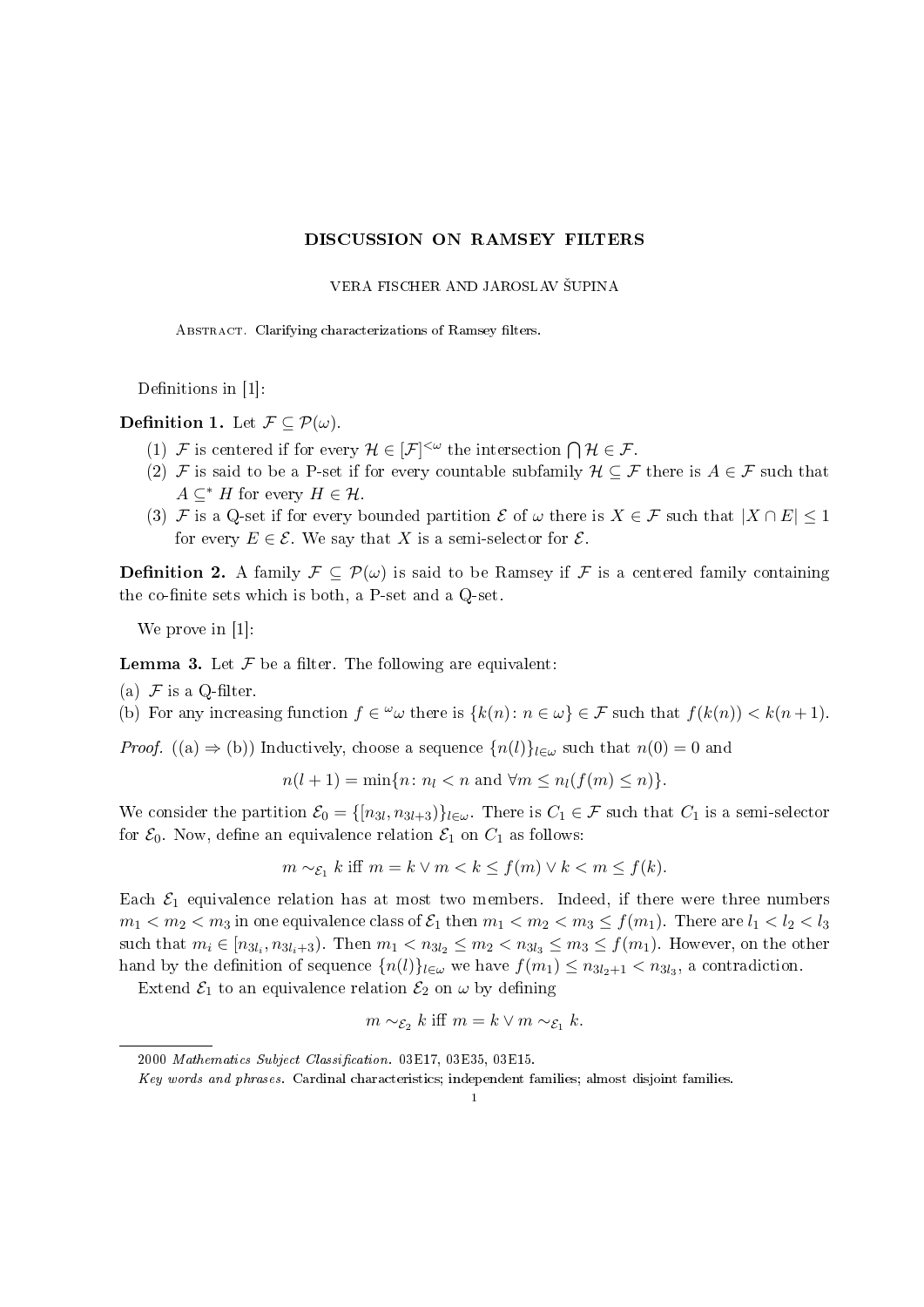There is  $C_2$  in F such that  $C_2$  is a semi-selector for  $\mathcal{E}_2$ . Without loss of generality  $C_2 \subseteq C_1$ and  $0 \in C_2$ . Let  $\{k(n)\}_{n\in\omega}$  enumerate in increasing order  $C_2$ . Thus for all  $n, n'$  we have that  $k(n) \not\sim_{\mathcal{E}_2} k(n')$ . Thus, if  $n < n'$  then  $k(n') \not\leq f(k(n))$  and so for all  $n \in \omega$ ,  $f(k(n)) < k(n+1)$ .  $((b) \Rightarrow (a))$  Let E be a bounded partition of  $\omega$ . We set

$$
f(n) = \max \left\{ \left| \{ E \in \mathcal{E} : (\exists i \le n) \ i \in E \} \right. \right\}
$$

There is  $\{k(n): n \in \omega\} \in \mathcal{F}$  such that  $f(k(n)) < k(n+1)$  for each  $n \in \omega$ . The set  $\{k(n): n \in \omega\}$ is a semi-selector for  $\mathcal E$ . Indeed,  $k(n) \leq f(k(n)) < k(n+1)$  and therefore  $k(n+1)$  is from different set of partition  $\mathcal E$  than all  $k(i)$  for  $i \leq n$ .

The equivalent formulations of Ramseyness:

**Lemma 4.** Let  $\mathcal F$  be a filter. The following are equivalent:

- (a)  $\mathcal F$  is a Ramsey filter.
- (b) For any sequence  $\{\mathcal{G}_i\}_{i\in\omega}$  of finite subsets of F there is  $a\in\mathcal{F}$  such that

$$
a(n+1) \in \bigcap \mathcal{G}_{a(n)}.
$$

(c) For any increasing sequence  $\{\mathcal{G}_i\}_{i\in\omega}$  of finite subsets of F there is  $a \in \mathcal{F}$  such that

$$
a(n+1) \in \bigcap \mathcal{G}_{a(n)}.
$$

(d) For any sequence  $\{F_i\}_{i\in\omega}$  in F there is  $a\in\mathcal{F}$  such that  $a(n+1)\in F_{a(n)}$ .

*Proof.* ((a)  $\Rightarrow$  (b)) F is a P-set and therefore there is  $C_0 \in \mathcal{G}$  such that  $C_0 \subseteq^* G$  for each  $G \in \bigcup \{ \mathcal{G}_n : n \in \omega \}.$  Thus, for some function  $f \in \omega$ 

$$
(\forall n \in \omega) \ C_0 \setminus f(n) \subseteq \bigcap \mathcal{G}_n.
$$

Let us take  $\{k(n): n \in \omega\} \in \mathcal{F}$  from Lemma 3 such that  $\{k(n+1): n \in \omega\} \subseteq C_0$ . Hence, we have  $k(n + 1) \in C_0 \setminus f(k(n))$ , and so

$$
k(n+1) \in \bigcap \mathcal{G}_{k(n)}.
$$

 $((b) \Rightarrow (c))$  Special case.

 $((c) \Rightarrow (d))$  It is enough to take  $\mathcal{G}_i = \{F_0, F_1, \ldots, F_i\}.$ 

 $((d) \Rightarrow (a))$  First we shall show that F is a P-set. Let  $\{G_i\}_{i\in\omega}$  be a sequence in F. We set  $F_i = G_0 \cap G_1 \cap \cdots \cap G_i$ , and we take  $a \in \mathcal{F}$  such that  $a(n+1) \in F_{a(n)}$ . The set a is a pseudointersection of  $\{G_i\}_{i\in\omega}$ . Indeed, if  $G_i$  is such that  $j \leq a(n)$  then  $\{a(k): k \geq n+1\} \subseteq G_j$ .

We shall show that F is a Q-set using Lemma 3. Indeed, let the function  $f \in \omega$  be increasing. We consider sets  $F_i = (f(i), +\infty)$ , and we take  $a \in \mathcal{F}$  such that  $a(n + 1) \in F_{a(n)}$ . Hence,  $a(n + 1) > f(a(n)).$